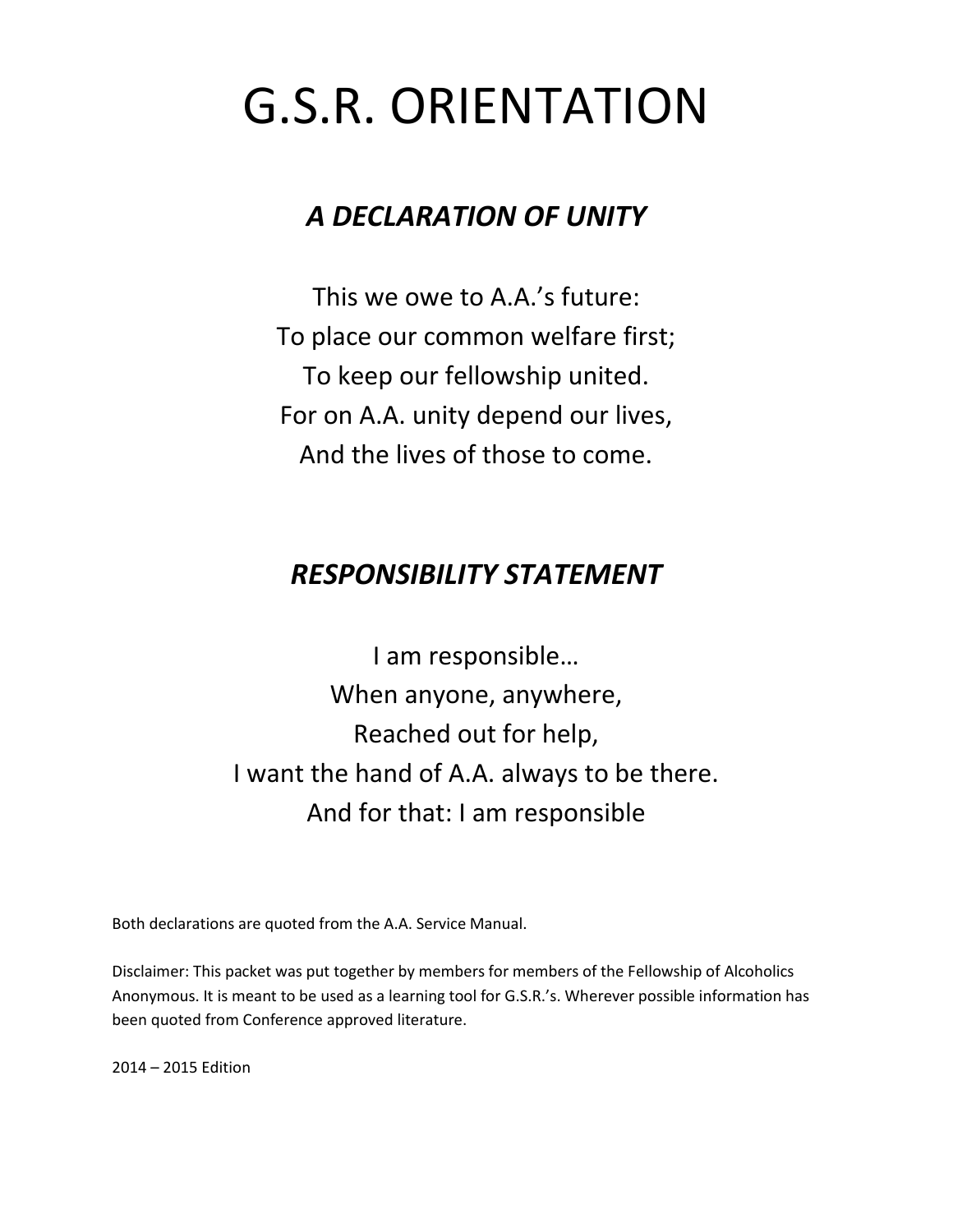# **"The G.S.R. Preamble"**

We are the General Service Representatives. We are the link in the chain of communication for our groups with the General Service Conference and the world of A.A.

We realize the ultimate authority of A.A. is a loving God as he may express himself in our group conscience. In passing along his group conscience, we are helping to maintain the unity and strength so vital to our Fellowship.

Let us, therefore, have the patience and tolerance to listen while others share the courage to speak up when we have something to share, and the wisdom to do what is right for our groups and A.A. as a whole.

Author unknown

# **"Commitment"**

Commitment is what transforms a promise into reality. It is the words that speak boldly of your intentions. And the actions which speak louder than words. It is making the time when there is none. Coming through time after time after time, year after year after year. Commitment is the stuff character is made of. The power to change the face of things. It is the daily triumph of integrity over skepticism.

Author unknown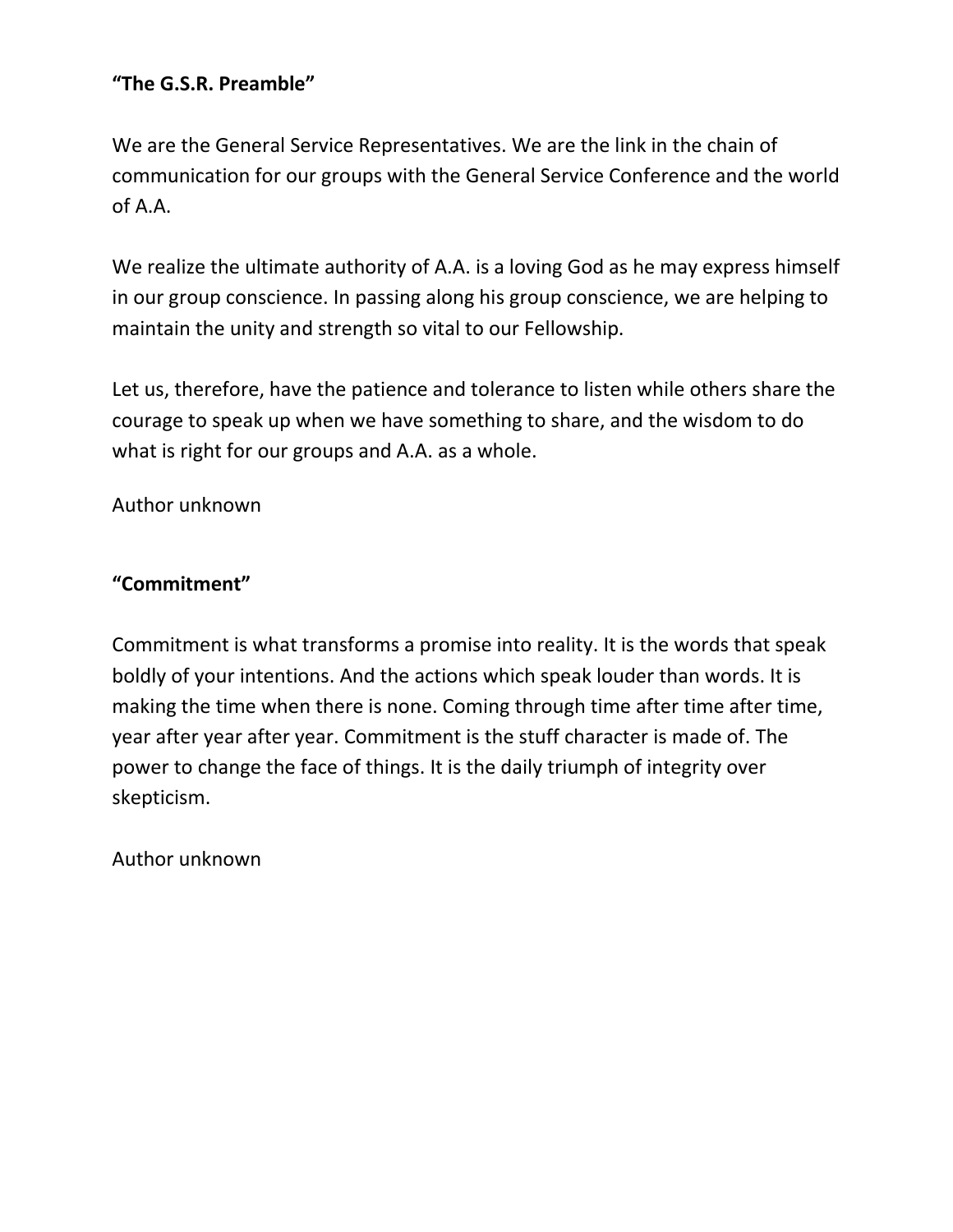# **Contents**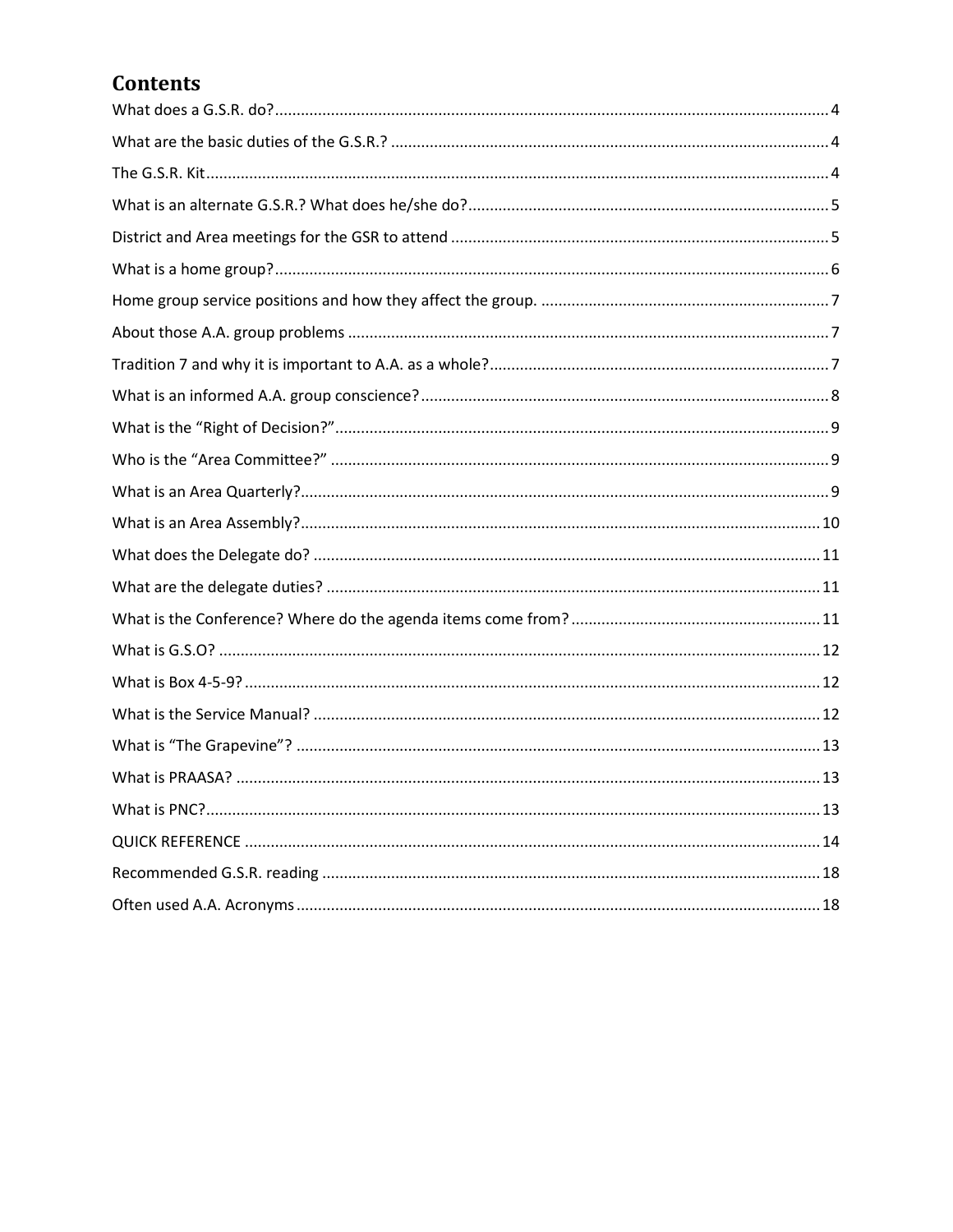#### <span id="page-3-0"></span>**What does a G.S.R. do?**

The general service representative (G.S.R.) has the job of linking his/her group with A.A. as a whole. The G.S.R. represents the voice of the group conscience, reporting the group's thoughts to the district committee member (D.C.M.) and to the delegate, who passes them on to the conference. This communication is a two-way street, making the G.S.R. responsible for bringing back to the group Conference Actions that affect A.A. unity, health and growth. Only when a G.S.R. keeps the group informed, and communicates the group conscience can the Conference truly act for A.A. as a whole (Service Manual page S26, 2013/14 Edition)

# <span id="page-3-1"></span>**What are the basic duties of the G.S.R.?**

-Attend district meetings.

-Attend area assemblies.

-G.S.R.'s serve as the mail and email contact with the General Service Office, and they are listed in the A.A. Directories as contacts for their groups.

-G.S.R.'s serve as the mail and email contact with their district committee member and with the area committee.

-G.S.R.'s supply their D.C.M.'s with up-to-date group information which is relayed to G.S.O. and Area for inclusion in the directories and for G.S.O. mailings

-They participate in district and area service meetings; often help with planning for area gettogethers and conventions. Following these events, they make reports to their groups for the benefit of those with could not attend.

These are only a few of the G.S.R.'s duties; to see a more complete listing go to pages S26-27 in the A.A. Service Manual 2013/14 Edition.

### <span id="page-3-2"></span>**The G.S.R. Kit**

When G.S.O. has been notified, the new G.S.R. receives a kit containing a covering memo, The A.A. Service Manual with the Twelve Concepts for World Service, useful pamphlets and leaflets, and a literature order form (Service Manual S28 2013/14 Edition.)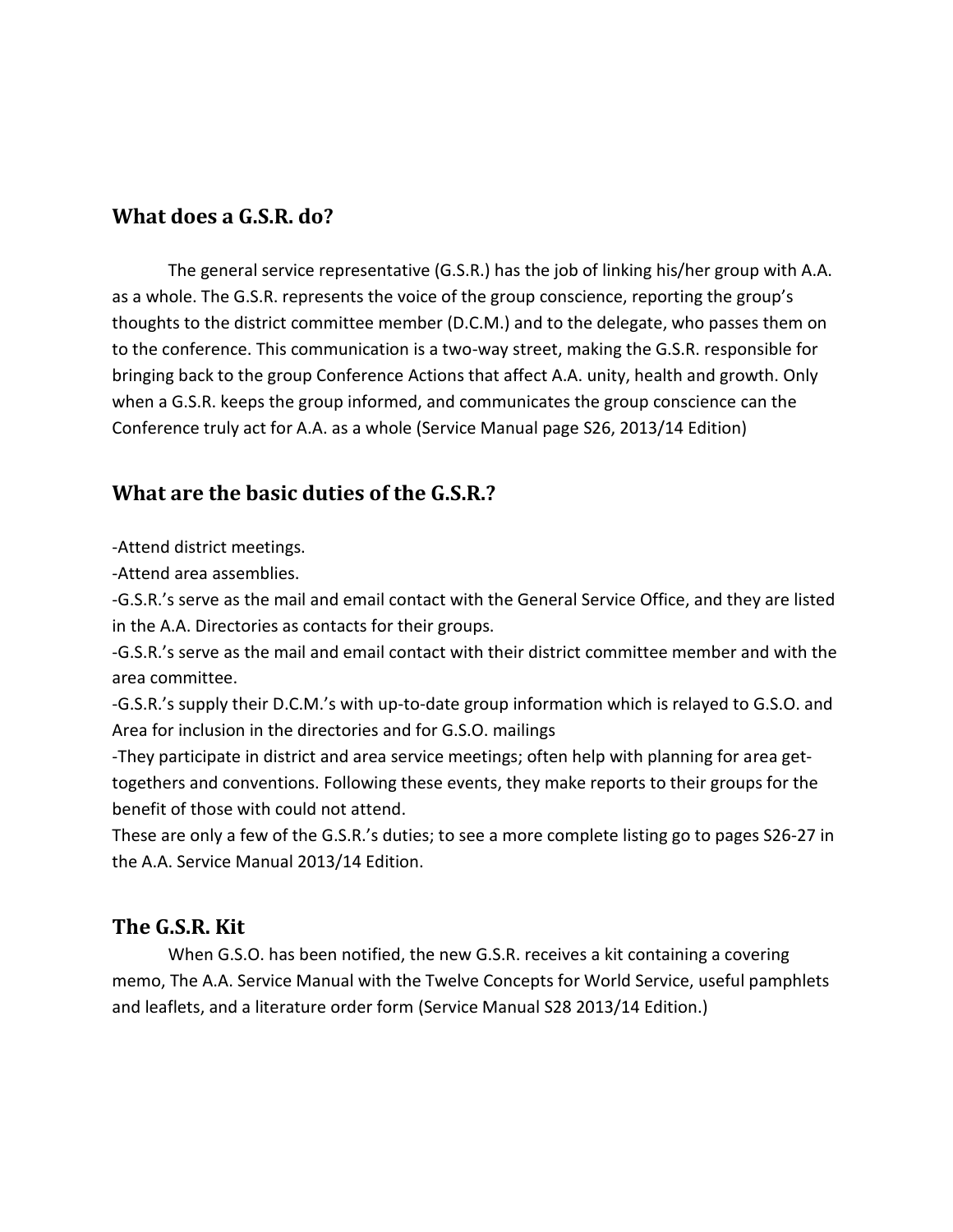#### <span id="page-4-0"></span>**What is an alternate G.S.R.? What does he/she do?**

An alternate G.S.R. should be elected at the same time as the G.S.R. in case the G.S.R. is unable to attend all district and area meetings. Alternates should be encouraged to assist, participate, and share in the responsibilities of the G.S.R., attending district and area meetings when feasible, depending on local needs. (Service Manual, Page S28 2013/14 Edition.) GSR Functions

# <span id="page-4-1"></span>**District and Area meetings for the GSR to attend**

There are many important district and area meetings that a GSR may attend. These workshops/meetings will give each GSR the opportunity to gather information he/she can take back to their home group. This information will allow each member of the home group to be better informed and thus will lead to "an informed group conscience".

These meeting include, though are not limited to: the monthly district meetings, Standing Committee Workshops, especially the one in March Workshop when we review the Conference agenda, GSR School, assemblies/quarterlies, and the delegates' report. Following is a brief description of each.

**Monthly District Meetings**: District meetings are sometimes called G.S.R. meetings. Group reports are given so that other G.S.R.'s are aware of how other meetings are doing and how they are solving group problems, they are given the district financial report and can express concerns of their home group. They discuss concerns of the district, Area and A.A. as a whole. The D.C.M. brings back important information to the G.S.R.'s from Area functions to be discussed at the group level.

**Standing Committee Workshops**: These workshops are facilities by the corresponding Area Committee Chair people. District chairs, GSRs, DCMs and any other AA member may attend these meeting to learn how to carry the message of AA, ask for help with district concerns, gather information on what is going on in that committee at GSO and other Areas and district. March Standing Committee Workshop (10am-3pm): You will be able to sit in on committees of interest to discuss Conference Agenda topics. The informed group conscience is then share later in the day with all in attendance. This allow each trusted servant to carry information back to the district and groups allowing for maximum participation and sharing of the informed group conscience with the Delegate, who then take it to the General Service Conference.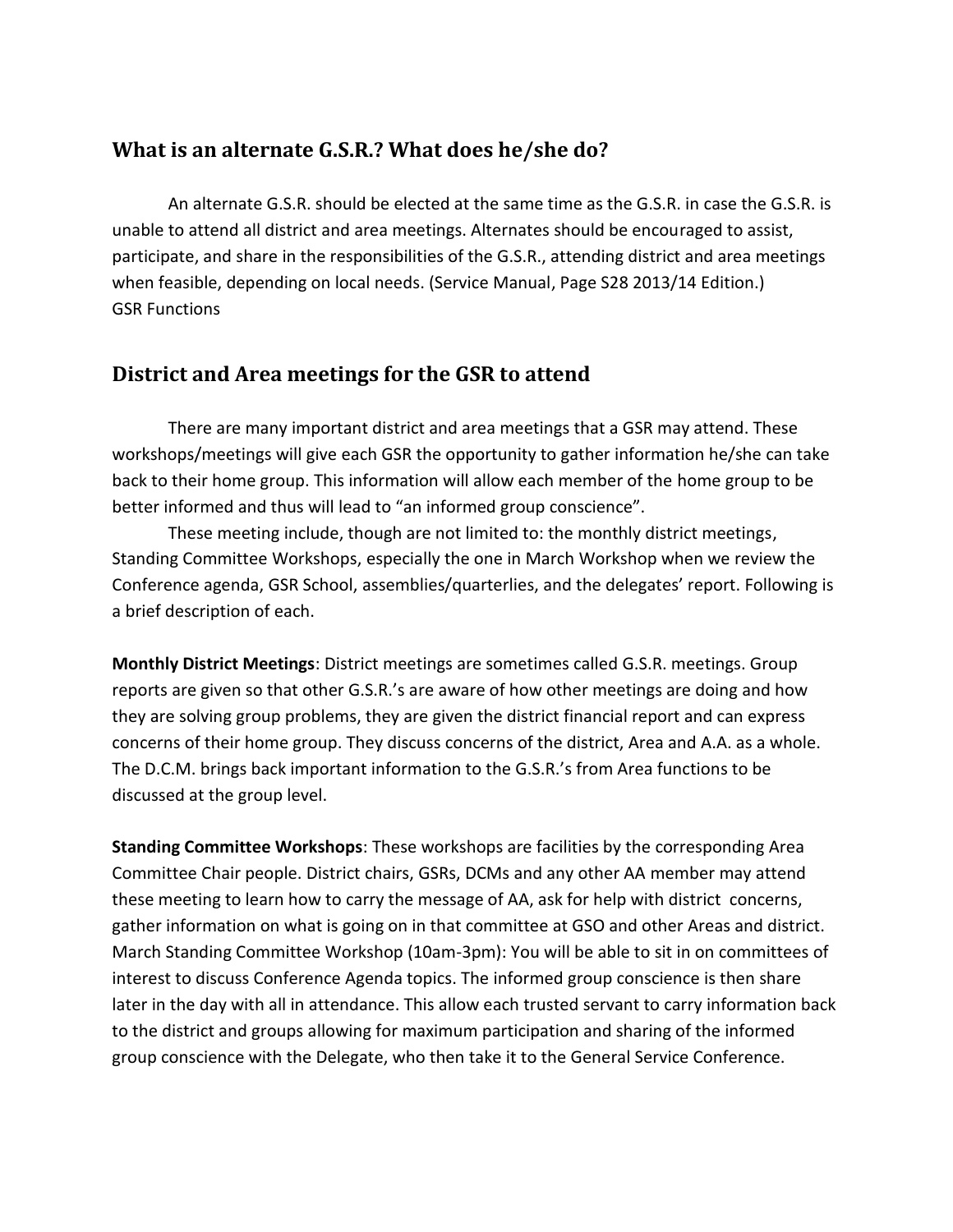**GSR School:** This workshop is where GSRs all over get together to learn the details of their responsibility. GSR's will also learn what the Area Trusted Servants do, what happens at assemblies, quarterlies, and at the General Service Conference and how the Home Groups voice is heard and why it is so important for the groups to know what is happening in AA as a whole.

**The Assembly:** After getting the "informed group conscience" of the home group the G.S.R. now attends two 3 day assemblies: one held on a weekend in April that does not conflict with the General Service Conference and one held on the 3rd weekend of October. All G.S.R.'s in the area have the responsibility to discuss and vote on each motion at assemblies. After all motions are discussed and voted on, the G.S.R. then takes the outcome back to the home group to let them know what happened.

**The Quarterly:** The quarterly is a great place for G.S.R.'s to get acquainted as to how we do business at area assemblies. GSR's are able to meet other GSR's, DCMs and the Area Trusted Servants on a more personal and informal level. While GSR's are unable to vote at quarterlies the do have the right to participate by talking directly to the maker of motions, other Area Committee Members and GSRs by asking questions that they know are pertinent to their home groups ability to make an informed group conscience.

**The Delegate Report:** The Delegate Report is held after the delegate gets back from the General Service Conference. Delegate Reports are where the delegate gets to review what happened at the Conference, what Conference agenda items passed or failed and why. The delegate also brings back any pertinent information that groups need to know concerning A.A. as a whole. These are usually done with a mix of personal experience of the Delegate from when they got to go to Bill and Lois house, visit GSO and Archive, other activities as well as the General Service Conference itself.

## <span id="page-5-0"></span>**What is a home group?**

For most A.A.'s membership in a home group is one of the keys to continuing sobriety. In a home group, they accept service responsibilities and learn to sustain friendships. The home group affords individual A.A.'s the privilege of voting on issues that affect the Fellowship as a whole; it is the very basis of the service structure (Service Manual, S25 2013/14 Edition.)

A group is generally held to be an entity that has continuity of membership, collects contributions to meet the requirements of self-support, selects trusted servants such as secretaries, meeting chairs and coffee makers, and establishes consistent meeting times and places so that the newcomers and others who need a meeting can find one. (A.A Grapevine, Jan 1998, page 13)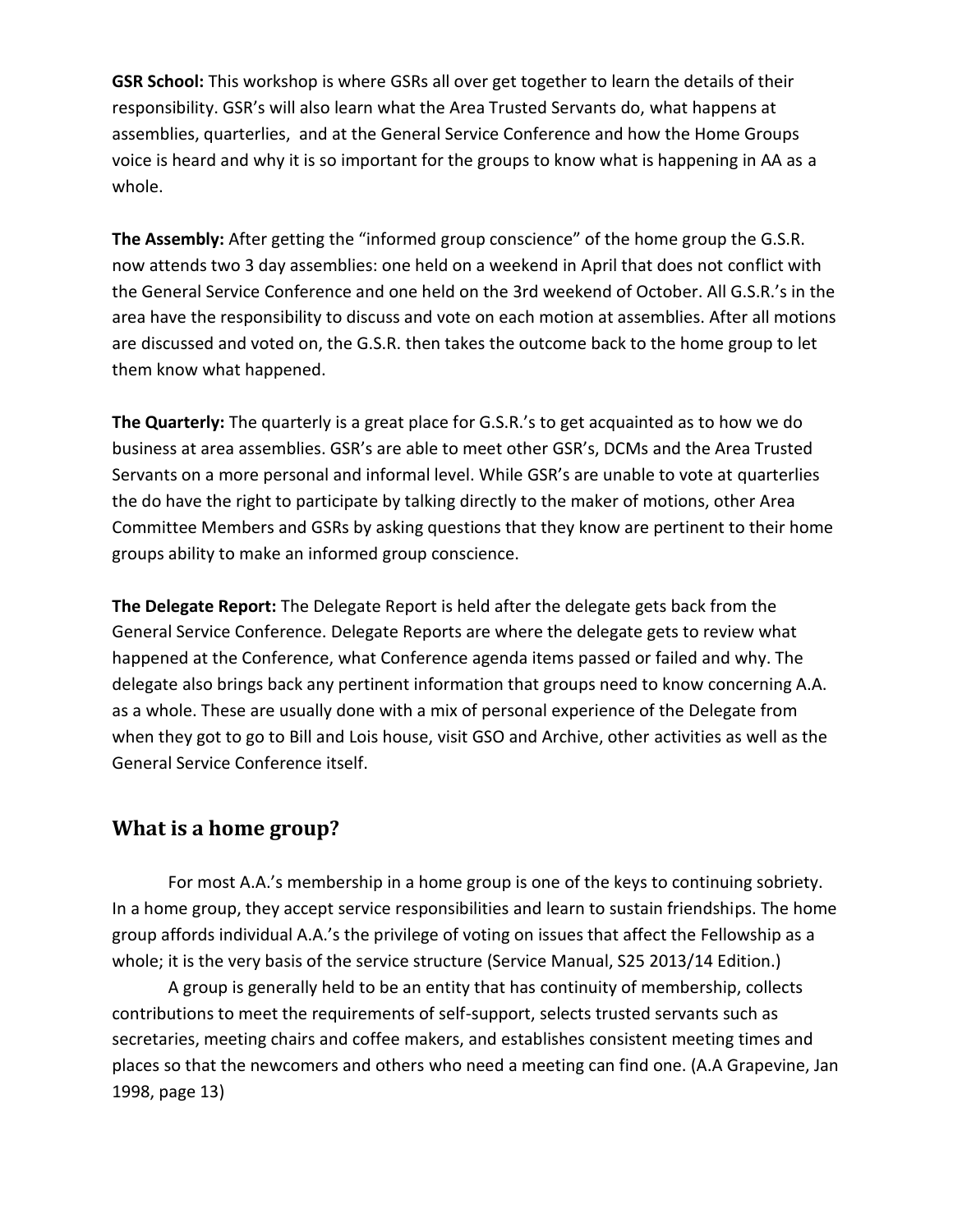#### <span id="page-6-0"></span>**Home group service positions and how they affect the group.**

Many A.A. members report that their circle of A.A. friends has widened greatly as the result of coffee-and-conversation before and after meetings.

Most groups depend upon their members to prepare for each meeting, serve the refreshments and do K.P. afterwards. You often hear A.A. members say that they first felt "like a member" when they began making coffee, helping with the chairs, doing "dishpan" therapy. Some newcomers find that such activity relieves their shyness and makes it easier to meet and talk to other members. (The A.A. Group pamphlet, page 14)

A home group can make many services positions as they want to. Some are G.S.R., Alt-G.S.R., treasurer, secretary, literature, greeter, Grapevine rep, chairperson, set-up, coffee maker and clean up. Some groups also have PI/CPC and corrections representatives.

Group service- from coffee maker to secretary, treasurer, or chairperson – is usually the way members first experience the joy and the growth that can be derived from A.A. service. (Service Manual, page S25, 2013/14 Edition.)

#### <span id="page-6-1"></span>**About those A.A. group problems**

Group problems are often evidence of a healthy, desirable diversity of opinion among the group members.

Almost every group problem has a resolution, which usually can be reached through the mechanism of an informed group conscience. Importantly, a good sense of humor, cooling-off periods, patience, courtesy, willingness to listen and to wait – plus a sense of fairness and trust in a "Power greater than ourselves" – have been found far more effective than legalistic arguments or personal accusations. (The A.A. Group pamphlet, page 28)

Good ways to work out group problems is through working the 12 Traditions and a group inventory.

### <span id="page-6-2"></span>**Tradition 7 and why it is important to A.A. as a whole?**

There are no dues or fees for membership in A.A., be we do have expenses. In keeping with the Seventh Tradition a group may "pass the basket" in order to cover expenses such as rent, refreshments, A.A. Conference-approved books, pamphlets and meeting lists, and contributions to services provided by the local intergroup (central office), district and area, and the General Service Office. A.A. members are free to contribute whatever they wish, up to a maximum of \$3,000 each in a given year. (Self-Support pamphlet page 9)

A.A. groups contribute enough to cover about two-thirds of the service expenses (services provided to all registered groups by G.S.O. whether or not \*\*\*\*\*\* they make a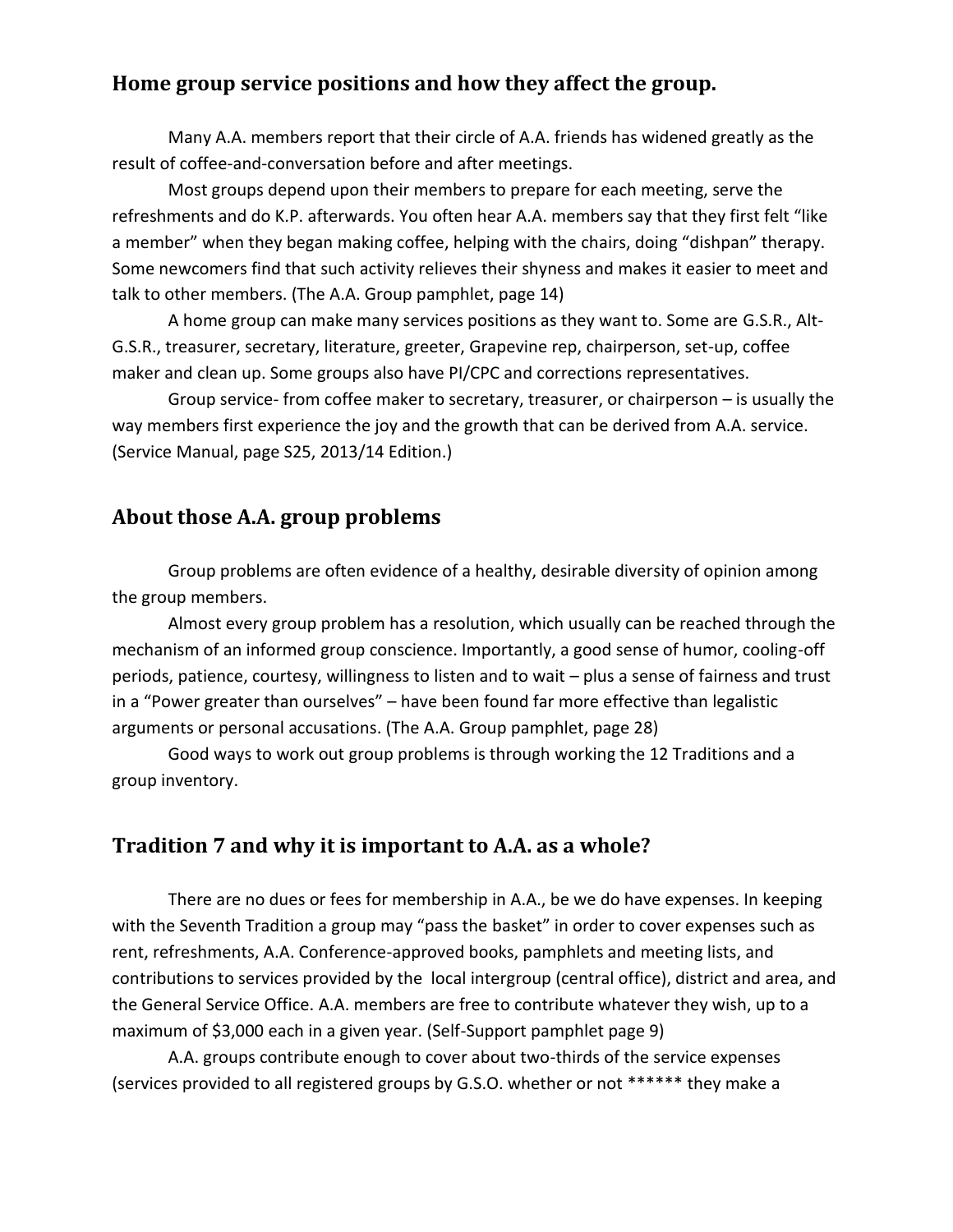contribution). The rest is covered by publishing income, which is in excess of that required for publishing expenses.

The number and extent of group services have increased over the years, but the real cost of service per group has decreased consistently owing to the growth of the Fellowship. However, all groups do not contribute to the support of the service work. About fifty-five percent do not. This places a heavier burden on the groups that do. More important than the dollar amount of contributions, is that group participation in this part of A.A. service work makes groups members of the A.A. community.

It cost approximately \$104.00\*\*\*\*\* per group per year for the G.S.R. and all the information that comes out from G.S.O. Of each dollar contributed, 39 cents goes to cover Group Services. This includes Box 4-5- 9, A.A. directories, the French literature service, Spanish services, and the Records and Contributions departments. Four cents goes toward public information activities; 5 cents toward cooperation with the professional community activities; 2 cents to treatment facilities activities; 4 cents toward correctional facilities services; 9 cents to Loners/overseas services; 13 cents for the General Service Conference; 6 cents for Regional Forums; 6 cents for Archives; 4 cents for Spanish services; and 8 cents support the activities of the General Service Board.

The average contribution per group is \$76.00 per year. The shortfall is made up by income from A.A. publications. (Self-Support pamphlet, June 2000 Ed.) (G), page 11, this is the most current information on line. See below for the results of the 2011 General Service Conference for 2010):

\*\*\*\*\*\*Per Group costs actually were \$137.45 and the per member costs were \$6.29. The average dollars contributed was \$99.24 per group and the actual per member was \$4.54. The percentage of total groups in AA that contributed were 44.9%.

#### <span id="page-7-0"></span>**What is an informed A.A. group conscience?**

The group conscience is the collective conscience of the group membership and thus represents substantial unanimity on an issue before definitive action is taken. This is achieved by the group members through the sharing of full information, individual points of view and the practice of A.A. principles. To be fully informed requires a willingness to listen to minority opinions with an open mind.

On sensitive issues; the group works slowly discouraging formal motions until a clear sense of its collective view emerges. Placing principles before personalities, the membership is wary of dominant opinions. Its voice is heard when a well-informed group arrives at a decision. The result rest on more than a 'yes' or 'no' count- precisely because it is the spiritual expression of the group conscience. The term "informed" group conscience" implies the pertinent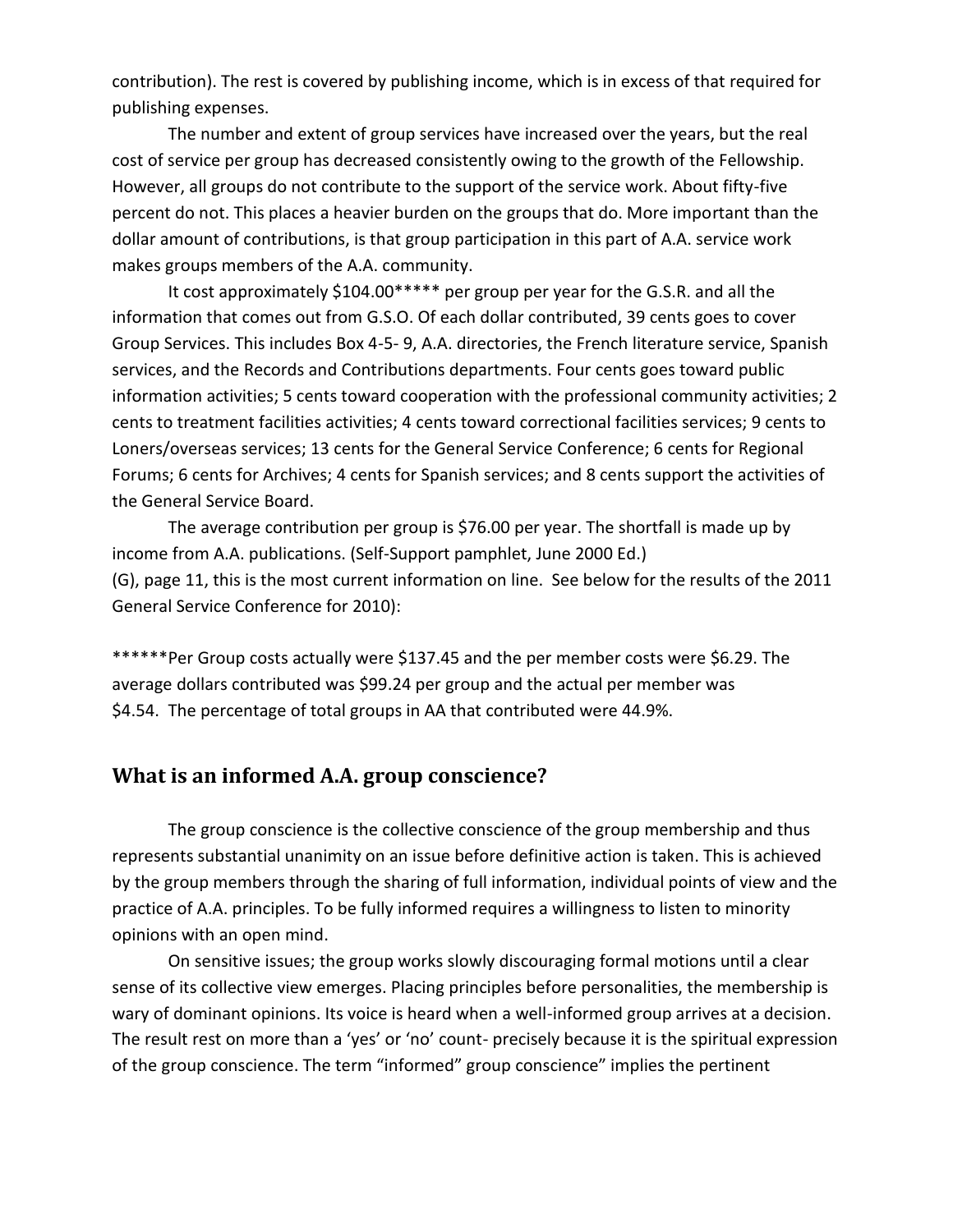information has been studied and all views have been heard before the group votes. (The AA Group pamphlet pages 28-29)

# <span id="page-8-0"></span>**What is the "Right of Decision?"**

Every trusted servant and every A.A. entity at all levels of service has the right "to decide" how they will interpret and apply their own authority and responsibility to each particular problem or situation as it arises." That is, they can "decide which problem they will dispose of themselves and upon which matters they will report, consult, or ask specific directions." This is the essence of "The Right of Decision."

This right also means the Fellowship must have trust in its "trusted servants." If the groups instruct their G.S.R.s rather than giving them a "Right of Decision," then the area conference loses the full participation of its members.

If the G.S.R.s instructs the area delegates rather than giving them a "Right of Decision," then the General Service Conference Service Conference loses the full participation of all the delegates. As Bill pointed out, "our Conference delegates are primarily the servants of A.A. as they should… cast their votes… according to the best dictates of their own judgment and conscience at that time."

Bill warned against using "The Right of Decision" as an excuse for failure to make the proper reports of action taken; or for exceeding a clearly defined authority; or for failing to consult the proper people before making an important decision. But he concludes: "Our entire A.A. program rests squarely upon the principle of mutual trust. We trust God, we trust A.A., and we trust each other."

<span id="page-8-1"></span>(The Twelve Concepts for World Services Illustrated, Concept III)

### **Who is the "Area Committee?"**

Basically, the area committee is composed of all district committee members (D.C.M.) area officers, and the chairs of area service committees. There should be enough district and committee members to ensure good communication between the committee and the groups. In the absence of a D.C.M., the Alt. D.C.M. is a voting member. (Service Manual, page S44 2014/15)

### <span id="page-8-2"></span>**What is an Area Quarterly?**

An Area Quarterly is a 2 day service meeting. DCM's, GSR's or AA members may bring motions and concerns before the area committee. These motions are then looked at by the Area Committee to make sure that they are clear, concise and have to do with Area business.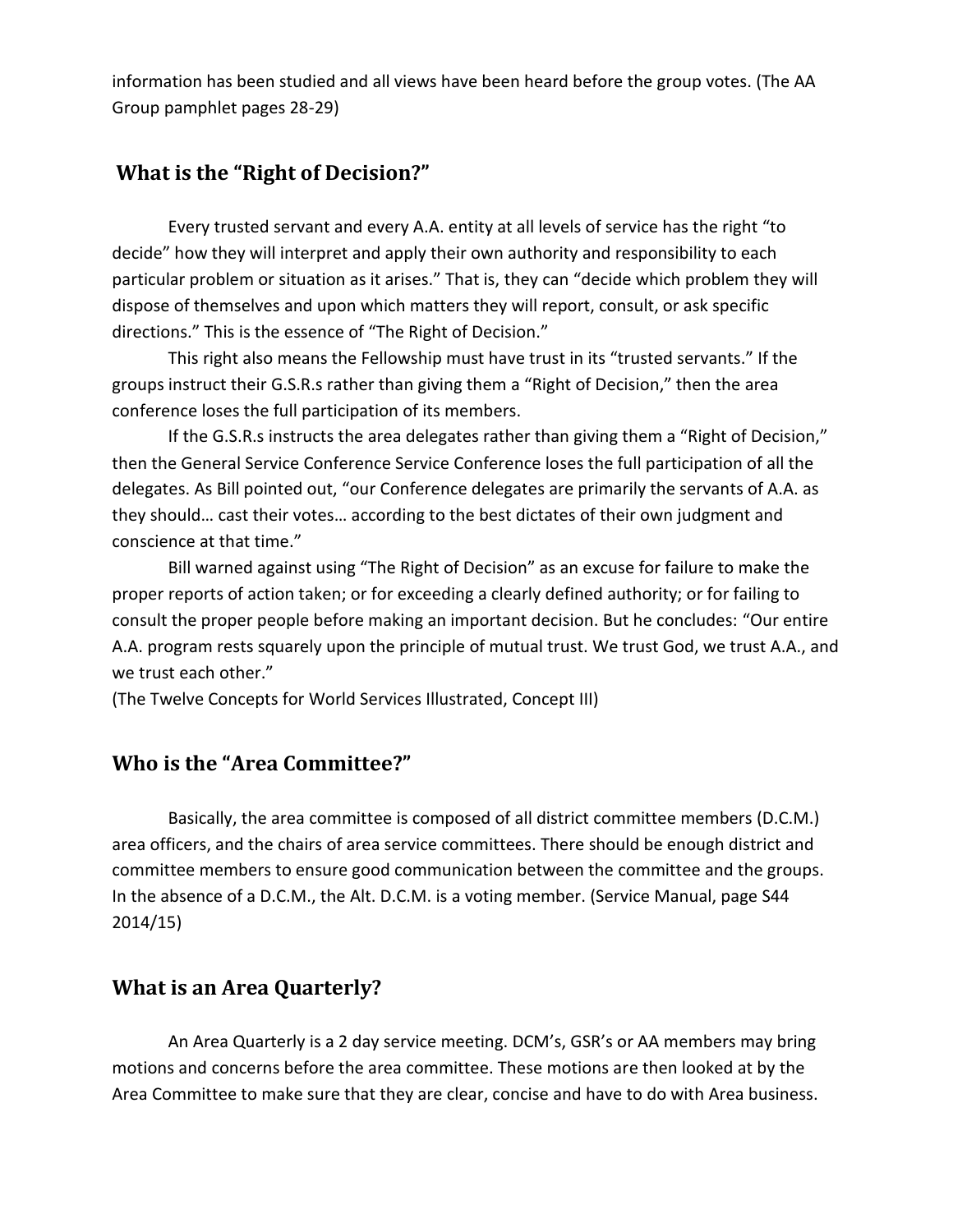Upon a vote of substantial unanimity (2/3 majority) the motion is then passed onto the Assembly Agenda. District and home group concerns can also be brought to the quarterly in an effort to gather the experience of others. It is beneficial for the G.S.R. to attend quarterlies, though they cannot vote, they can still be informed of important background information for their home groups. The DCM may not know what the GSR's group would ask. The GSR would. The quarterly begins around 4:00pm on Friday with a general sharing session, which could include panel discussions and round table discussions, committee/ad hoc meetings and GSR/DCM Orientations. Saturday business starts at 8:00 am. A typical agenda for a quarterly includes elected and appointed officer reports, Assembly reports, special committee reports, D.C.M. sharing, and bids for hosting an upcoming quarterly. Then after lunch the discussion starts on the motions brought forward by the districts. Each potential agenda item is discussed thoroughly before any vote is taken.

#### <span id="page-9-0"></span>**What is an Area Assembly?**

An Area Assembly is any meeting of area G.S.R.s and the area committee. The Area Assembly is the mainspring of the Conference structure- the democratic voice of the movement expressing itself.

…Now, assembly meetings consider a variety of issues, from General Service Conference business to area problems and solutions and financial affairs, while sharing sessions, public information programs, workshops and video programs keep AA strong and participation in service is growing.

An elections assembly is held at least once every two years to choose a delegate and committee officers. It is usually scheduled in the fall of the year, prior to Nov 1 (Generally, the newly elected delegate and officers take office as of January 1.)

A Non-Election Assembly is when no election is scheduled. These assembly meetings deal with a variety of area concerns. (Service Manual, page S36 2014/15)

The Pre-Conference Assembly is a non-election assembly which meets in April. This assembly is where the Delegate discusses agenda items that will be considered at that year's General Service Conference (G.S.C.).

Any assembly motions come from the previous quarterly or from new motions which must be submitted to the Assembly by noon on Saturday with a copy for each member of the area committee (approx. 40).

An Election Assembly is held every two years in October to elect area committee officers. In WSEA92 the election assembly is held on the odd years and we cast our votes for the following officers; delegate, alt-delegate, chairperson, alt-chairperson, treasurer, and alttreasurer. The voting is conducted according to the Third Legacy Procedure and takes place during the course of assembly business.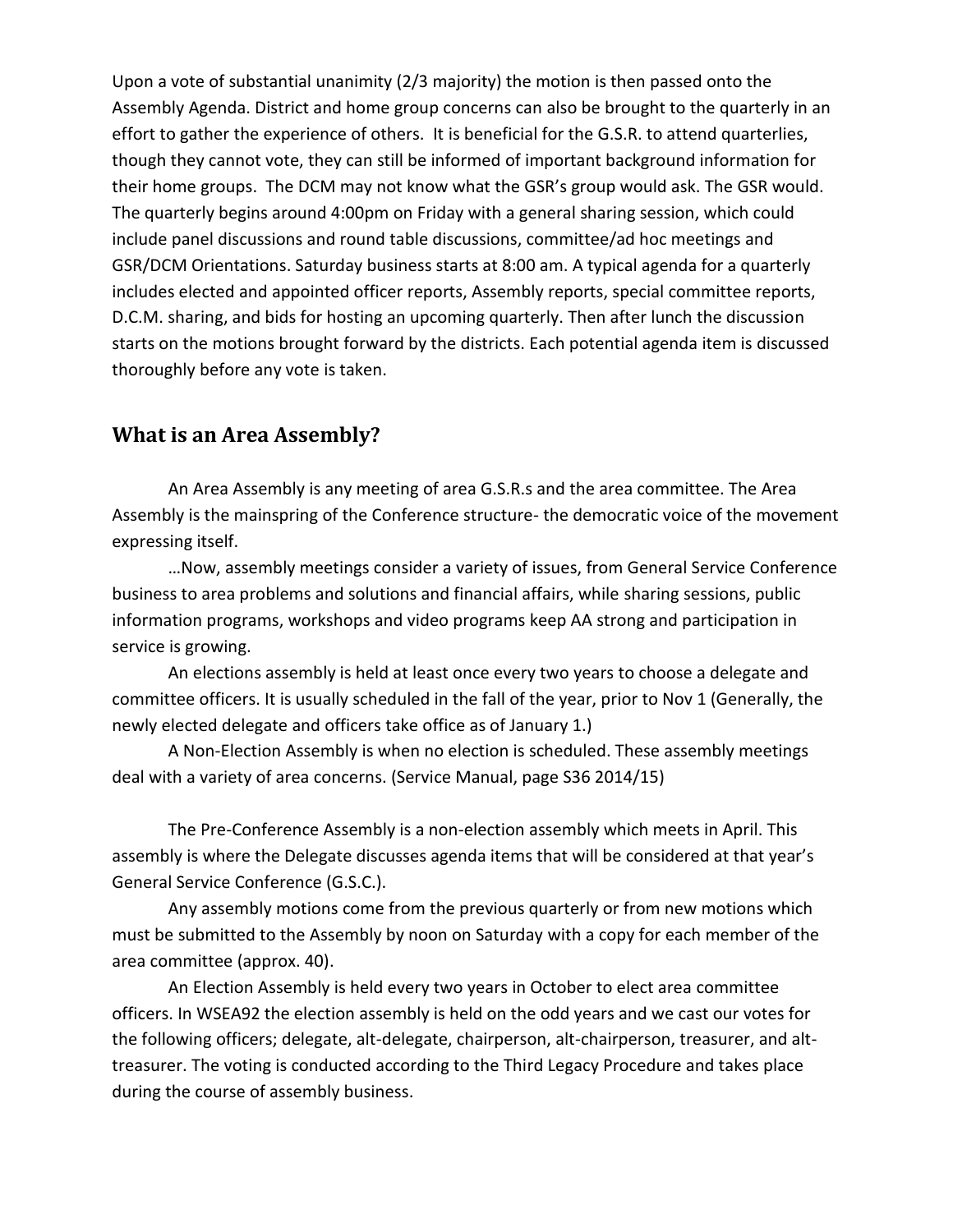When the assembly is over and all motions have been voted on, the delegate then submits any motions that affect A.A. as a whole to the Conference Board for consideration as a possible conference agenda item.

# <span id="page-10-0"></span>**What does the Delegate do?**

The delegate has a demanding job, not only because a large amount of time and work are involved, but because it is the delegate's responsibility to serve the US/Canada Conference as a whole. As voting members of the Conference, delegates bring to its deliberation the experience and viewpoints of their own areas. Yet they are not representatives of their areas in usual political sense; after hearing all points of view and becoming fully informed during Conference discussion, they vote in the best interest of A.A. as a whole. (Service Manual, page S48 2014/15.)

# <span id="page-10-1"></span>**What are the delegate duties?**

Though the high point is the Conference meeting, the delegate's job goes on year – round and involves all aspects of the Conference structure. The delegate should:

• Communicate the actions of the Conference to the area committee members and encourage them to pass on this information, to groups and to intergroups and central offices. If an area is too large for the delegate to cover in person, he or she will ask area officers and committee members to share the load.

• Be prepared to attend all area, state/provincial, and regional service meetings and assemblies. From these meetings, delegates come to better understand their own area and can make suggestions for the conference agenda. Here, too, they come in contact with A.A. members who might not be reached otherwise.

• Work closely with committee members and officers, sharing experience throughout the year. After G.S.R.s and committee members have reported on the conference to their home groups and districts, learn from these A.A.'s how groups and members have reacted.

- Provide leadership in solving local problems involving the AA Traditions
- Keep the alternate delegate fully informed and active, so that the alternate can replace the delegate in an emergency. (Service Manual, pages S48-S49 2014/15 Edition.) These are only a few duties of the delegate. For the complete list of the delegate's

<span id="page-10-2"></span>duties please see chapter 6 "The Delegate" in the A.A. Service Manual, pages S48-S49 2014/15.

# **What is the Conference? Where do the agenda items come from?**

The final agenda for any Conference consists of items suggested by individual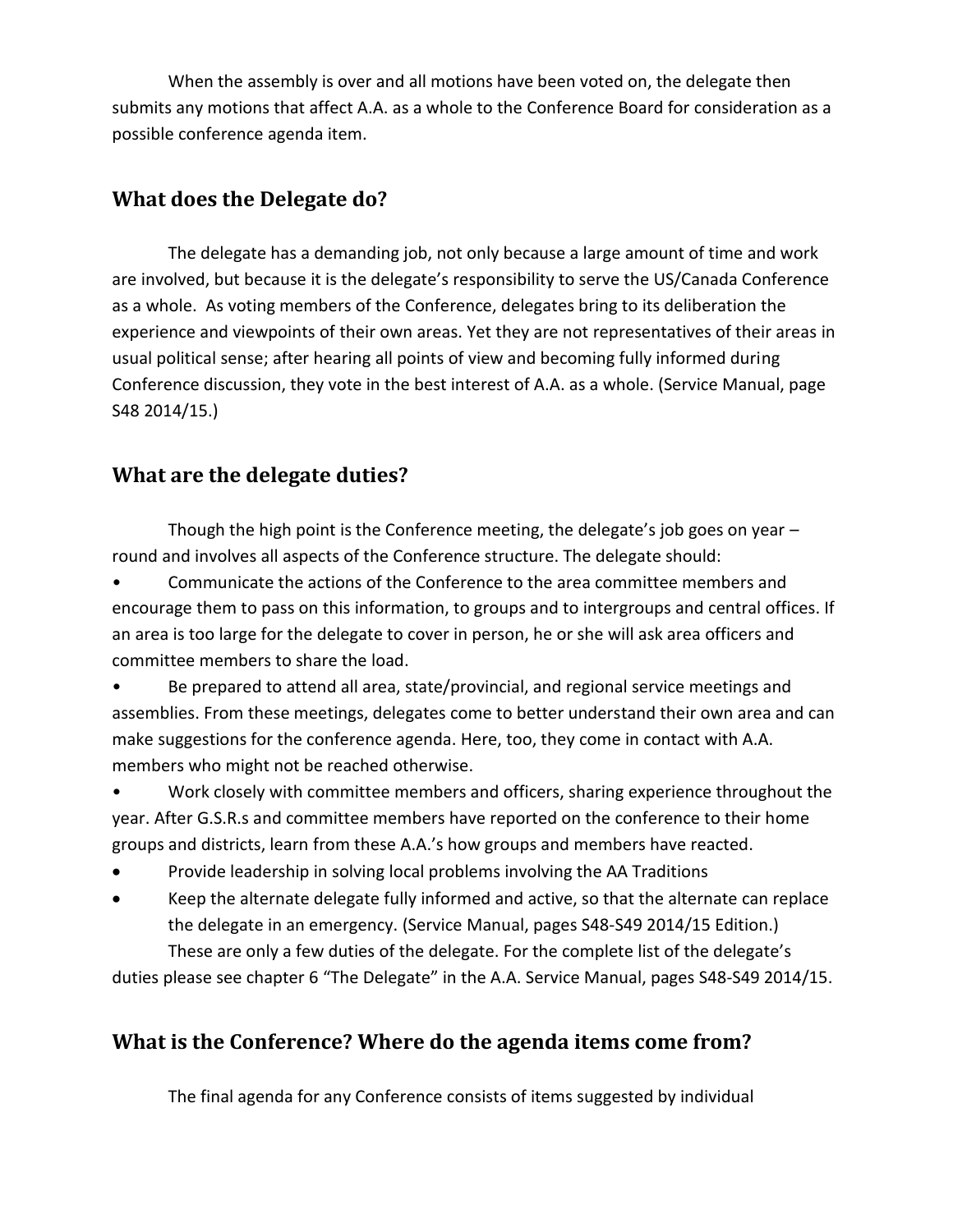A.A. members, delegates, trustees, area assemblies, and director and staff members of A.A.W.S. and the Grapevine. The Conference considers matters of policy for A.A. as a whole, and there are tried-and-true procedures for placing and item on the agenda in the most in the most effective way – or, when the suggestion does *not* concern overall policy, for routing it to the most appropriate part of the service structure.

If a G.S.R. has an idea for agenda item, chances are that he or she will want to discuss it first with the group, then at a district or area meeting, which can then forward it to the staff member at G.S.O. currently serving as Conference coordinator. (Service Manual, page S55 2014/15)

#### <span id="page-11-0"></span>**What is G.S.O?**

The General Service Office ("G.S.O.") and the Grapevine are located at 475 Riverside Drive in New York City. G.S.O. serves all A.A. groups in the U.S. and Canada and also offers services to A.A. overseas, especially in countries where there is no service structure. While many other countries have their own G.S.O.'s, the US/Canada General Service Office, the earliest to be established, is generally regarded as the "senior" office. It serves as a clearinghouse and exchange point for the wealth of A.A. experience accumulated over the years, coordinates a wide array of activities and services, and oversees the publication, all translation of, and distribution of A.A, Conference – approved literature and service materials. (Service Manual, page S77 2014/15)

#### <span id="page-11-1"></span>**What is Box 4-5-9?**

Box 4-5-9 is a quarterly bulletin put out by G.S.O. containing general information and notes and special departments covering public information, cooperation with the professional community, and correctional and treatment facilities activities, English, French, and Spanish editions. (Service Manual page, S84 2014/15.)

#### <span id="page-11-2"></span>**What is the Service Manual?**

It is an outgrowth of the "Third Legacy Manual." All of the basic service principles and procedures outlined in that document have been retained. The Service Manual describes the basic structure and general guidelines by which A.A. conducts it business, and the responsibilities of specific service positions, A.A.W.S. and Grapevine. It includes the Twelve Concepts of World Service.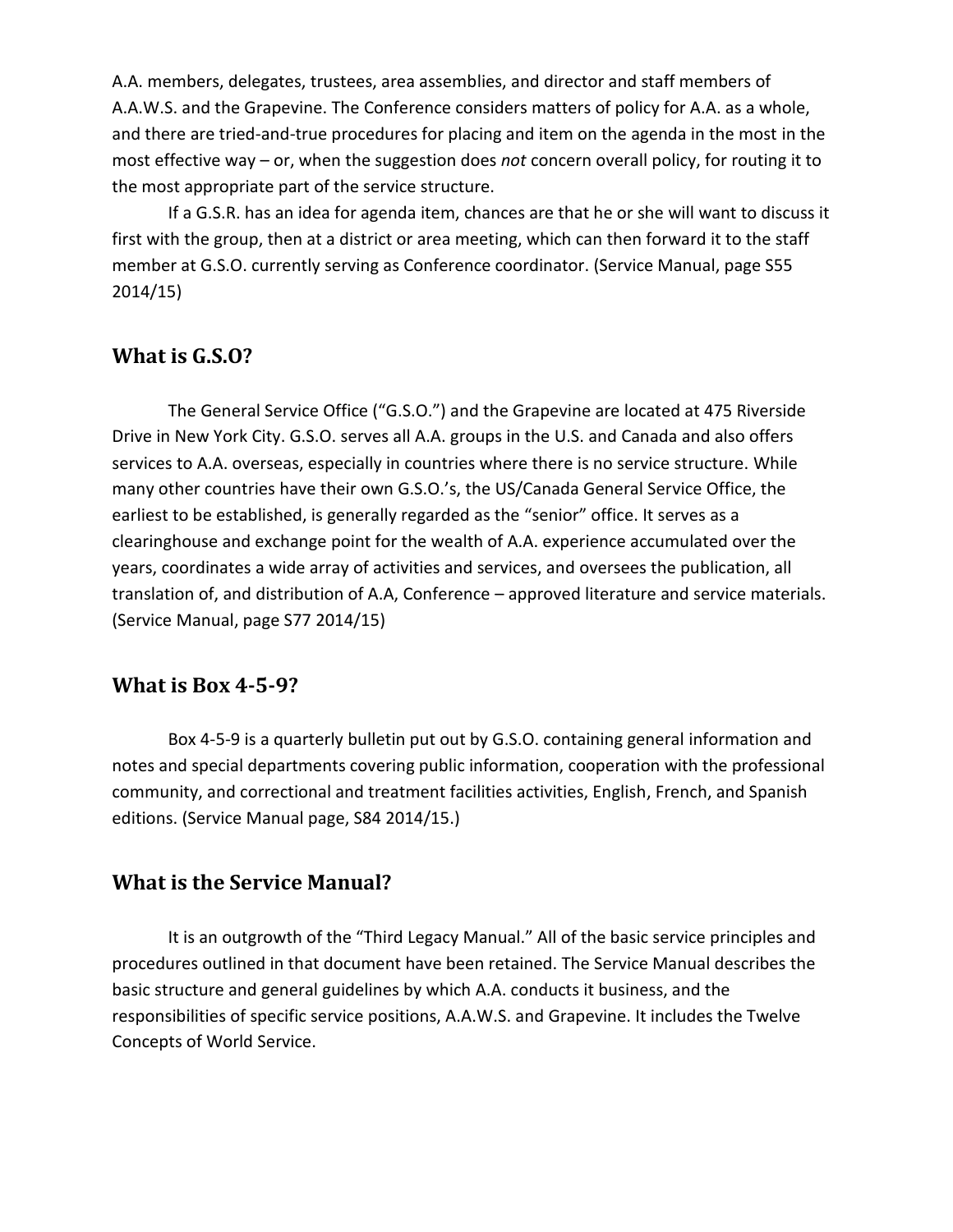## <span id="page-12-0"></span>**What is "The Grapevine"?**

AA Grapevine, Inc., carries the A.A. message in a variety of media, including books,  $e$ books, audiobooks, and CD's and service items, such as the Serenity Prayer and A.A. Preamble signs. These are all comprised of material previously published in the magazines or from aagrapevine.org. There is a Spanish language version of The Grapevine called La Vina. The Hispanic members of A.A. make all the submissions. La Vina is published bimonthly. (Service Manual pages S88 2014/15)

#### <span id="page-12-1"></span>**What is PRAASA?**

PRAASA stands for Pacific Region of Alcoholics Anonymous Service Assembly and is usually held the second weekend in March. There are 15 areas represented by their delegates in the Pacific Region, they consist areas in California, Oregon, Washington, Idaho, Nevada, Utah, Arizona, Alaska, Hawaii. The B.C./Yukon Territory is an honorary member of our region and also attends. PRAASA is an informal gathering of the delegates to share information without the formal responsibility of voting. PRAASA is not just for the delegates it is for everyone to attend, including: members of A.A., G.S.R.s, the area committee and G.S.O.

PRAASA always follows the same format. Thursday is the get acquainted sharing session. Friday starts at 1:00 pm with the panels of possible Conference agenda items. Later that night, there are round table discussions on the different service positions (i.e. Alt Delegate, Chair, Alt Chair, G.S.R., D.C.M., treasurer, etc.). Saturday at 8:00 am is the PRAASA business meeting. Anyone attending this meeting can vote (this is the only voting in PRAASA). Then there are more panel discussions, dinner and speaker followed by the second round of round tables until midnight. Sunday the round tables make a brief report to the assembly of the discussion in their panels, followed by a general sharing session and the ask-it-basket where the 15 delegates answer the questions.

This is just a brief outline of what goes on at PRAASA. If you want to know more ask your delegate or a past delegate about their experience at PRAASA.

#### <span id="page-12-2"></span>**What is PNC?**

The Pacific Northwest Conference (PNC) is the oldest conference in the history of AA and it is typically held the last weekend in June.. It's even older that the General Service Conference. It was started by Bill W in 1948 (pnc1948.org). The PNC is a smaller, more intimate version of PRAASA.

The purpose of the PNC is to develop greater unity between the members, group and Area of the Pacific Northwest and to encourage the exchange of ideas and experiences, provide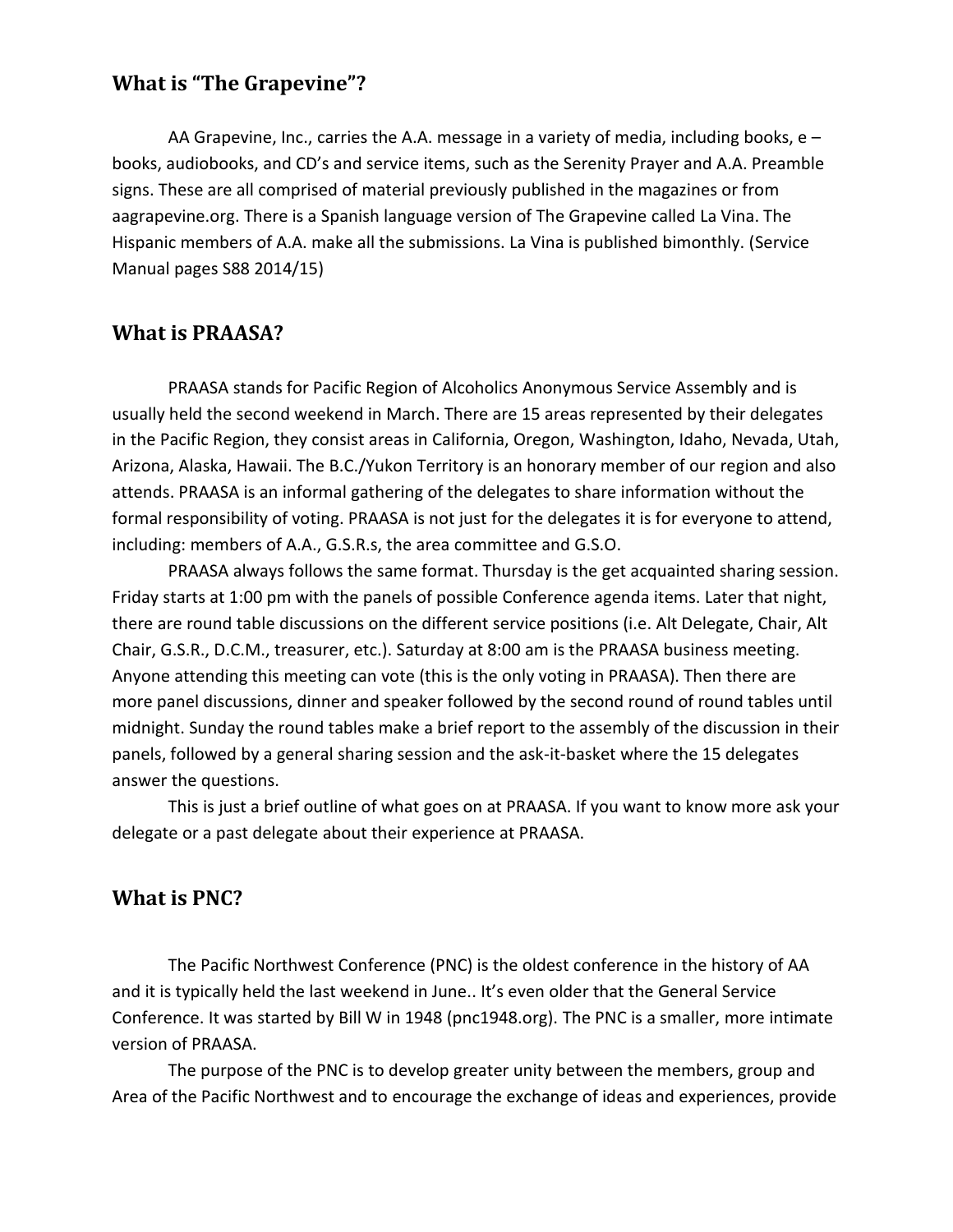an opportunity for members to discuss pertinent aspects of AA. Recovery, unity and service should always be the primary purpose for each Conference. The thought of how we can better serve Alcoholics Anonymous should never be compromised.

Each PNC has a minimum of 9 of the theme, presentation, and workshop topics that were presented at the most recent General Service Conference. All presentations are held in 1 room. (PNC Guidelines page 1)

# <span id="page-13-0"></span>**QUICK REFERENCE**

#### **Elections & Motions**

#### **How does WSEA92 Elect Officers? When and where do we Elect?**

• Every 2 years, one the odd years, at the WSEA October Assembly (Area Handbook 5.0), coinciding with the Delegate's seating at the General Service Conference (Area Handbook 5.0) What are the elected positions?

• Delegate, Chairperson, Treasurer, and their Alternates (Area Handbook 5.0) Who is eligible?

• Any member in attendance (Area Handbook, 7.0)

#### **Who votes?**

• All WSEA committee members and all GSR's have one vote each(Service Manual page S37 2010-2011 edition)

• The Third Legacy Procedure ( Service Manual pages S21-S22 2010- 2011 edition.)

#### **How does WSEA 92 Appoint Trusted Servants and Standing Committee Chairs? When do we make the appointments?**

• Every 2 years (Except for Archivist, every 4 years), after the WSEA October Assembly (Area Handbook 7.0) coinciding with the Delegate's seating at the General Service Conference. What are the appointed positions?

- Secretary
- Archivist
- Cooperation with the Professional Community Chairperson (CPC)
- Corrections Facilities Chairperson
- Grapevine & Literature (GVL) Chairperson
- Newsletter Editor
- Public Information (P.I.) Chairperson
- Translation Committee Chairperson
- Treatment/Special Needs/ Accessibility Chairperson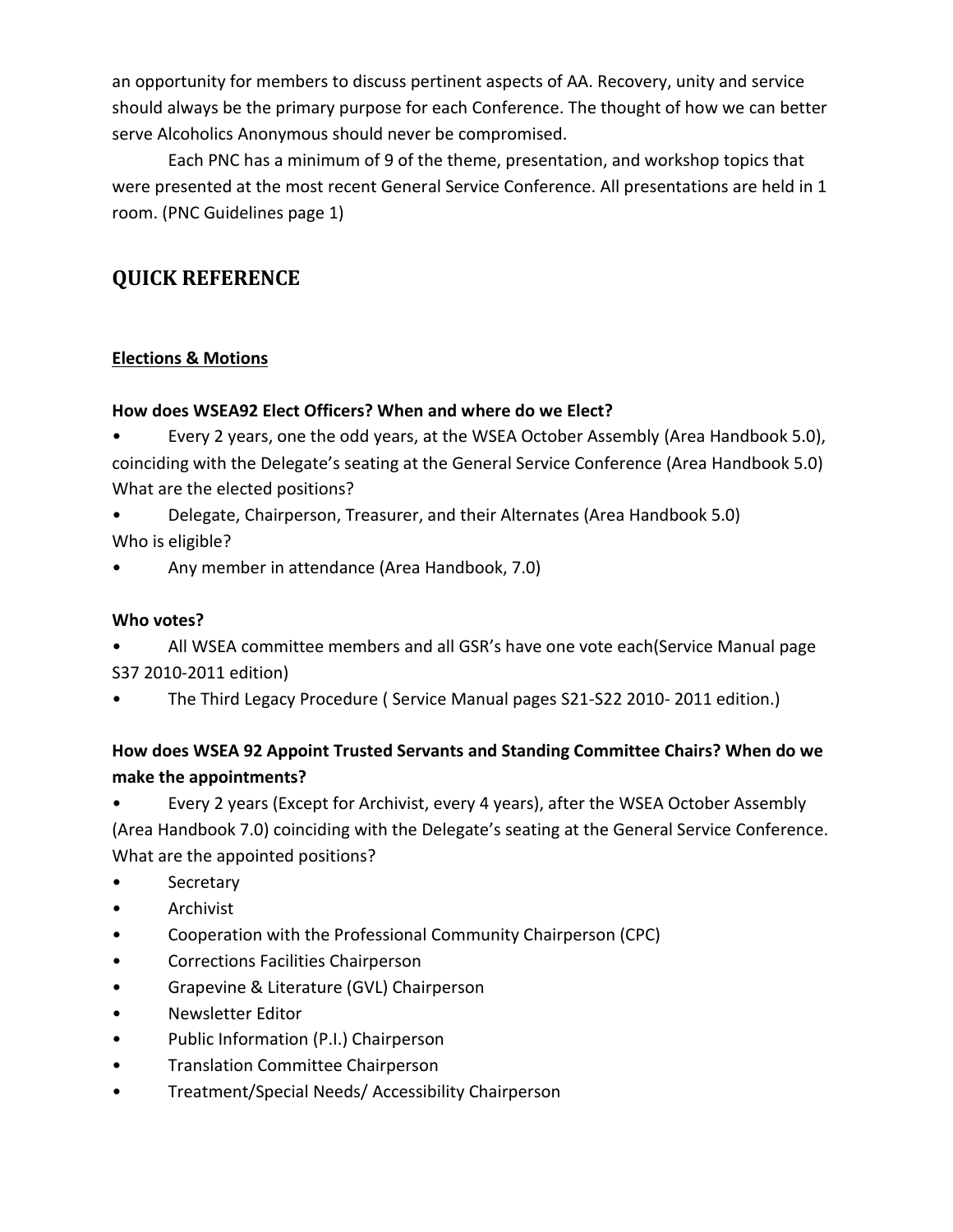#### **Who is eligible?**

• Any AA member (Area Handbook 7.0)

#### **Who votes for selection?**

After thorough discussion of each person who submitted a resume' and the position to be filled, selections are made by a consensus of the elected trusted servants at the meeting.

#### **Motions**

- What is a motion? A tool used to introduce business in a meeting.
- The Idea for a motion can come from an individual, a group, a district, or from committee meetings or from the floor of assemblies. (Area Handbook pages 1-2).
- Who can bring a motion? Any A.A. member in attendance.
- A motion should be written clearly, should be easily understandable to the assembly and should be presented with an explanation of current procedure (Area motions 77.4 and 82.9). All motions should be given to the secretary (2 written copies) prior to 12 noon on the business day of the quarterly or assembly.

#### **How are motions made and acted upon?**

- The motion is made and presented by the maker if possible.
- The motion is seconded.
- The Chair states the motion.
- Discussion is held.
- Members who wish to speak to the pending motion line up at the microphones and are called on in order. Each person may speak for (3) minutes. No one may speak for a second time on a topic until all who wish to have spoken for the first time.
- The Chair puts the question (motion) to vote.
- Chair restates the motion.
- Votes are taken by a show of hands.
- The Chair announces the vote.
- Chair finalizes motion (if no further action is required).

#### **Proper procedure for consideration of a motion?**

- Be considerate of the speaker and do not interrupt a member who has been assigned the floor.
- Motion requires a second.
- Can be debated and discussed.
- Can be amended.
- An amendment may be amended (only 2 amendments may be pending at any time).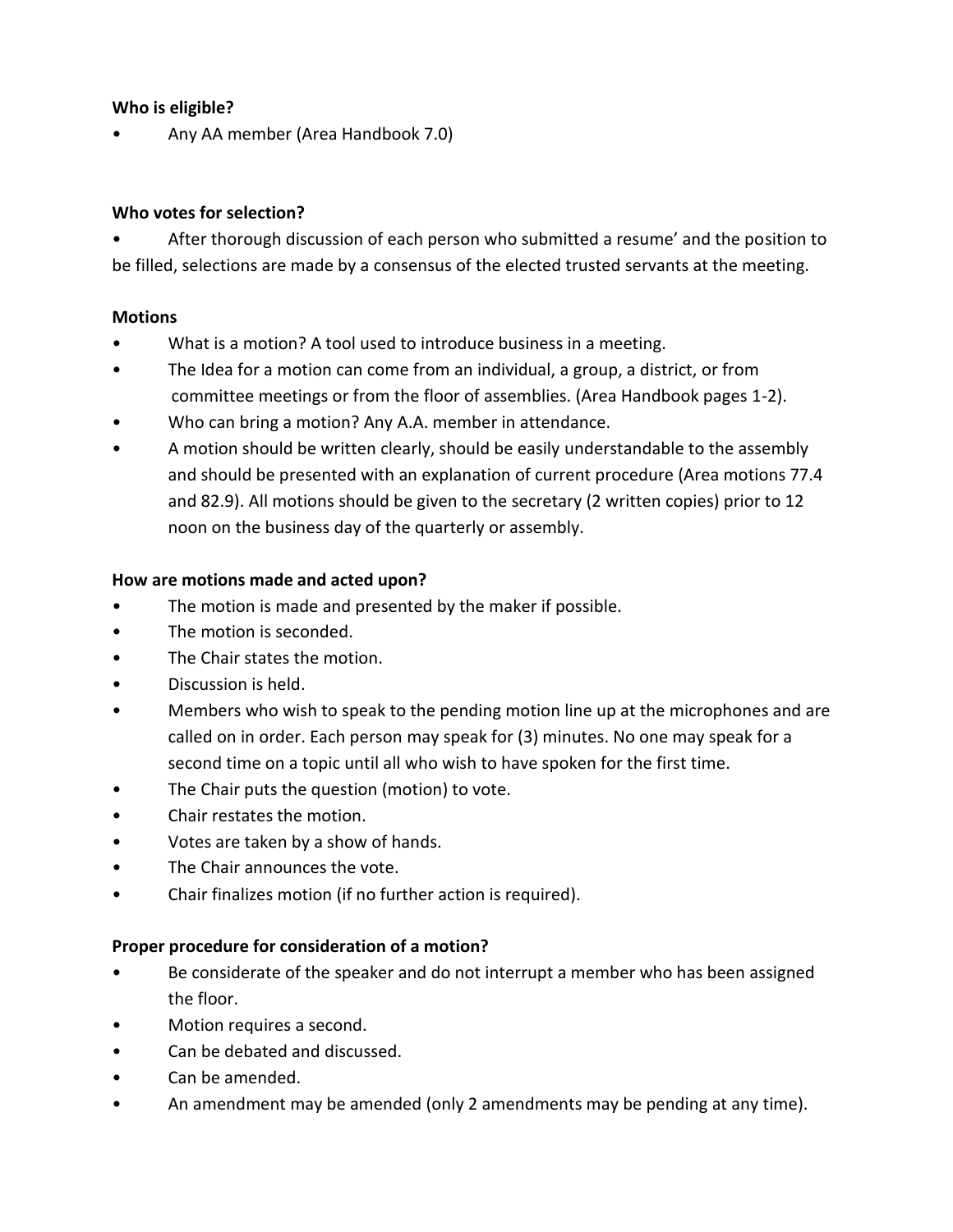- For passage, motions require a majority vote (2/3 if motion affects policy).
- The maker of a motion has first right to speak to it.
- A member can vote against his own motion, but cannot speak against it.
- A member can modify his motion before it is stated by the Chair, or offer an amendment after motion has been stated by the Chair.
- A member can withdraw his motion up to the time it has been stated by the Chair, after that he must have permission of the body.

#### **Who votes on motions?**

- At Area Assemblies: The Area Committee comprised of all elected and appointed trusted servants, all DCM' and all GSRs. (Service Manual page S37 2010-2011 edition) If any DCM or GSR is not able to attend, their alternates may vote in place of the missing member. One member one vote.
- At Area Quarterlies: The Area Committee comprised of all elected and appointed trusted servants and all DCM's. If any DCM is not able to attend, their alternates may exercise the right to vote in place of the missing member. One member one vote.

#### **Choosing not to Vote on a motion:**

- Known as abstentions
- Are not counted
- Should be avoided
- Those members who do not vote agree to go along with the decision of the majority.

#### **What types of motions require a majority vote?**

- Main motion unless the motion will effect policy
- Housekeeping (if needing more than a general consent)
- Amendment to a motion (unless amendment will effect policy)
- To send to committee
- To postpone action (rarely used)
- To table (must be taken off table at the next regular meeting or it dies)
- Courtesy motion, allow a group to set aside question for something more important, such as the arrival of a speaker. Is out of order when used to kill or avoid dealing with a motion
- Take a recess or break
- Close meeting or adjourn

#### **What types of motions require a 2/3-majority vote (Substantial Unanimity)?**

- Main Motion when the motion will affect policy.
- To amend when the amendment will affect policy.
- To limit debate.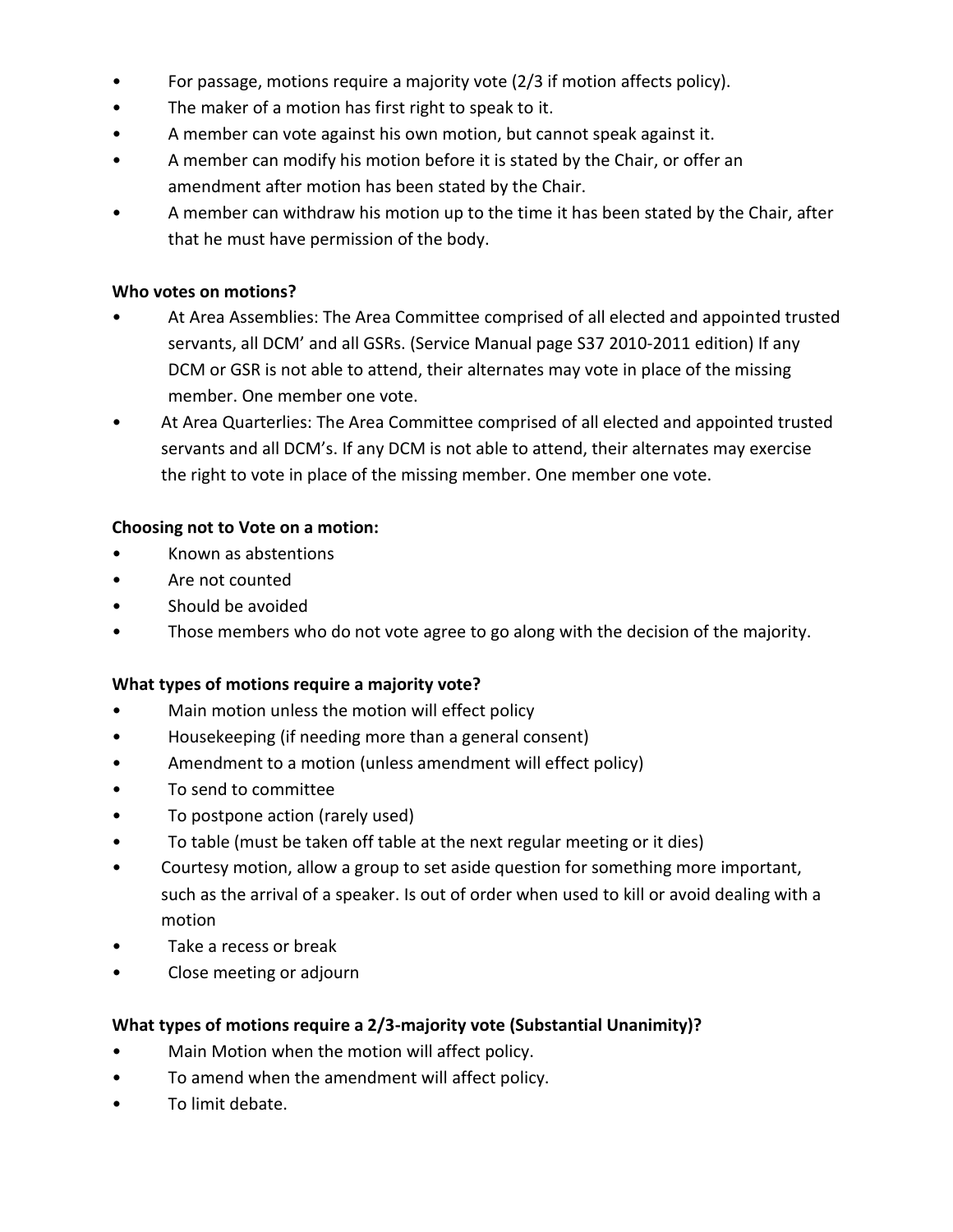• To end debate (call for the question) stops debate and the motion is presented for an immediate vote and must be made in order at the microphone. The same individual may not speak to the question and then call for the question at the same time. It cannot be debated.

#### **What is General Consent?**

- Used for matters of routine business or those matters where the sense of the group is in agreement (example: accepting minutes).
- Informal agreement of the group.
- Method in which action is taken without a formal vote or without a motion.

#### **What is a Housekeeping Motion?**

- Used in WSEA92.
- Motion that does not affect policy.
- Motion that does not limit or take away the rights of any member.
- Motion that typically does not deal with money expenditures.

#### **What happens after a vote is taken?**

- Minority Opinion is heard.
- The Chair asks for minority opinion which is the opportunity to bring new information or insight to the floor in regarding the immediate preceding motion.
- Members who voted in the minority may speak.
- Members who wish to speak line up at the microphone are called in order. Each person may speak for 3 minutes. No one may speak for a second time on a topic until all who wish to have spoken for the first time.

#### **What is a motion to reconsider?**

- Motion made by a member in the majority that heard something in the discussion by the minority that has changed their mind.
- Allows a group to reconsider the vote on a motion.
- It enables a majority of the members, within a limited time, to bring back a motion for further consideration after it has been acted upon.
- Its purpose is to prevent hasty or ill-advised action.

#### **Proper procedurer to reconsider a motion?**

- It can only be made by someone who voted on the prevailing or majority side.
- Requires a second.
- It may be debated.
- Requires only a majority vote.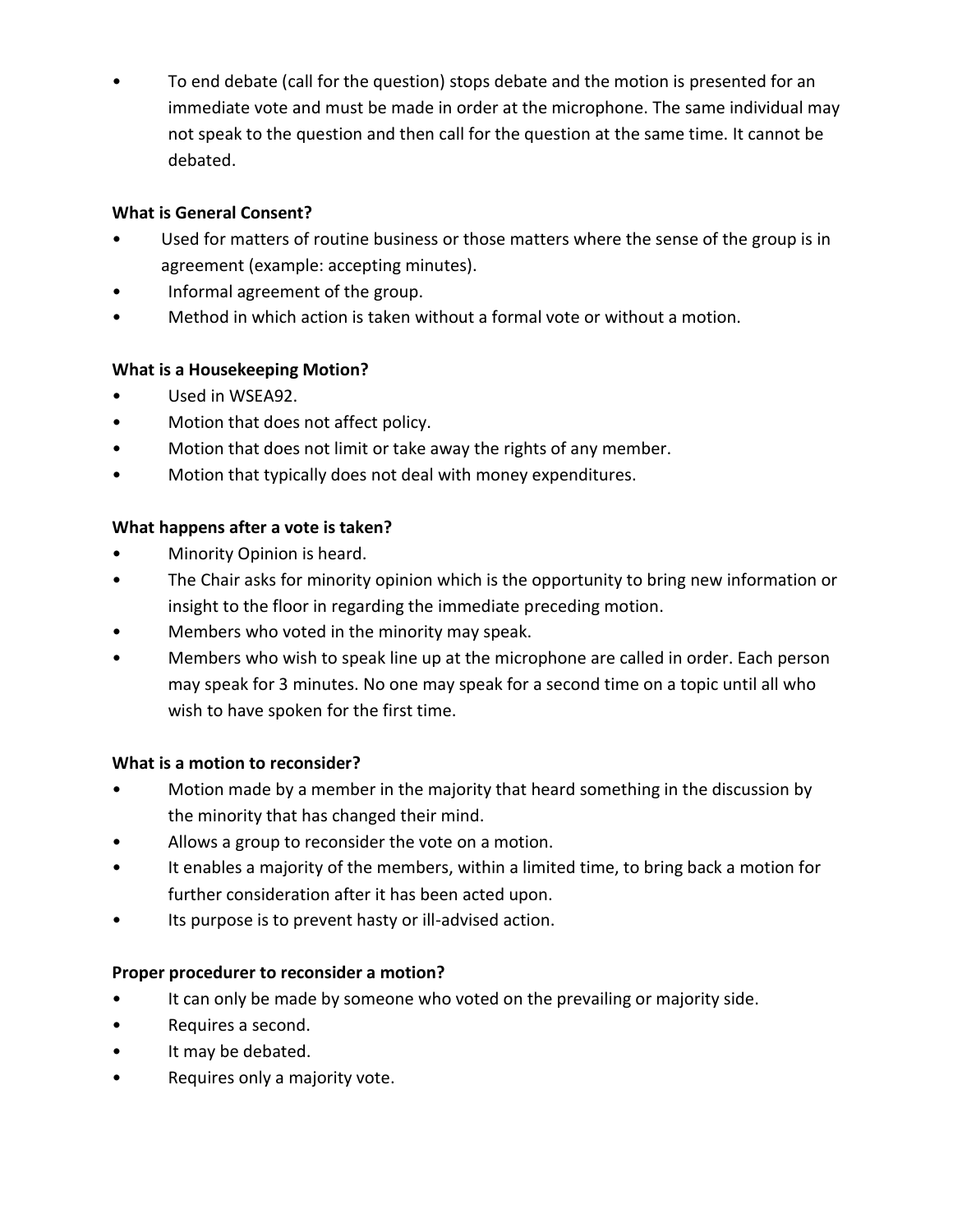#### **What happens to a motion now that it has been accepted?**

If the motion has been accepted by a majority vote at one of the WSEA quarterly committee meetings:

- The proposed assembly motion would then go to the home groups and districts.
- The DCM distributes the proposed assembly motion to the GSRs in his or her district in order that the proposed motion may be discussed at the local home group. If the GSR's see a need for improving upon the proposed assembly motion that improvement may be suggested as an amendment at the next WSEA assembly meeting
- If the motion is voted on and accepted by a majority at the WSEA assembly. The motion becomes policy for the WSEA. As with any assembly motion it may be later changed or removed by future assembly motions.

# <span id="page-17-0"></span>**Recommended G.S.R. reading**

It is recommended that a G.S.R. be familiar with A.A. approved literature. Here are some examples:

- 1. The A.A. Service Manual/Twelve Concepts for World Service
- 2. The G.S.R. Pamphlet
- 3. Understanding Anonymity pamphlet
- 4. The A.A. Group pamphlet
- 5. A.A. Traditions: How it was developed pamphlet
- 6. Self-Support: Where Money and Spirituality mix pamphlet
- 7. Twelve Traditions Illustrated pamphlet
- 8. Twelve Concepts Illustrated pamphlet
- 9. Area Newsletter
- 10. Area Handbook
- 11. 12 Steps and 12 Traditions
- 12. The Grapevine magazine
- <span id="page-17-1"></span>13. Pass It On

### **Often used A.A. Acronyms**

- A.A.W.S Alcoholics Anonymous World Service
- C.P.C Cooperation with the Professional Community
- D.C.M. District Committee Member
- G.S.B. General Service Board
- G.S.O General Service Office
- G.S.R. General Service Representative
- Gv.R. Grapevine Representative
- P.I. Public Information
- P.R.A.A.S.A. Pacific Region Alcoholics Anonymous Service Assembly